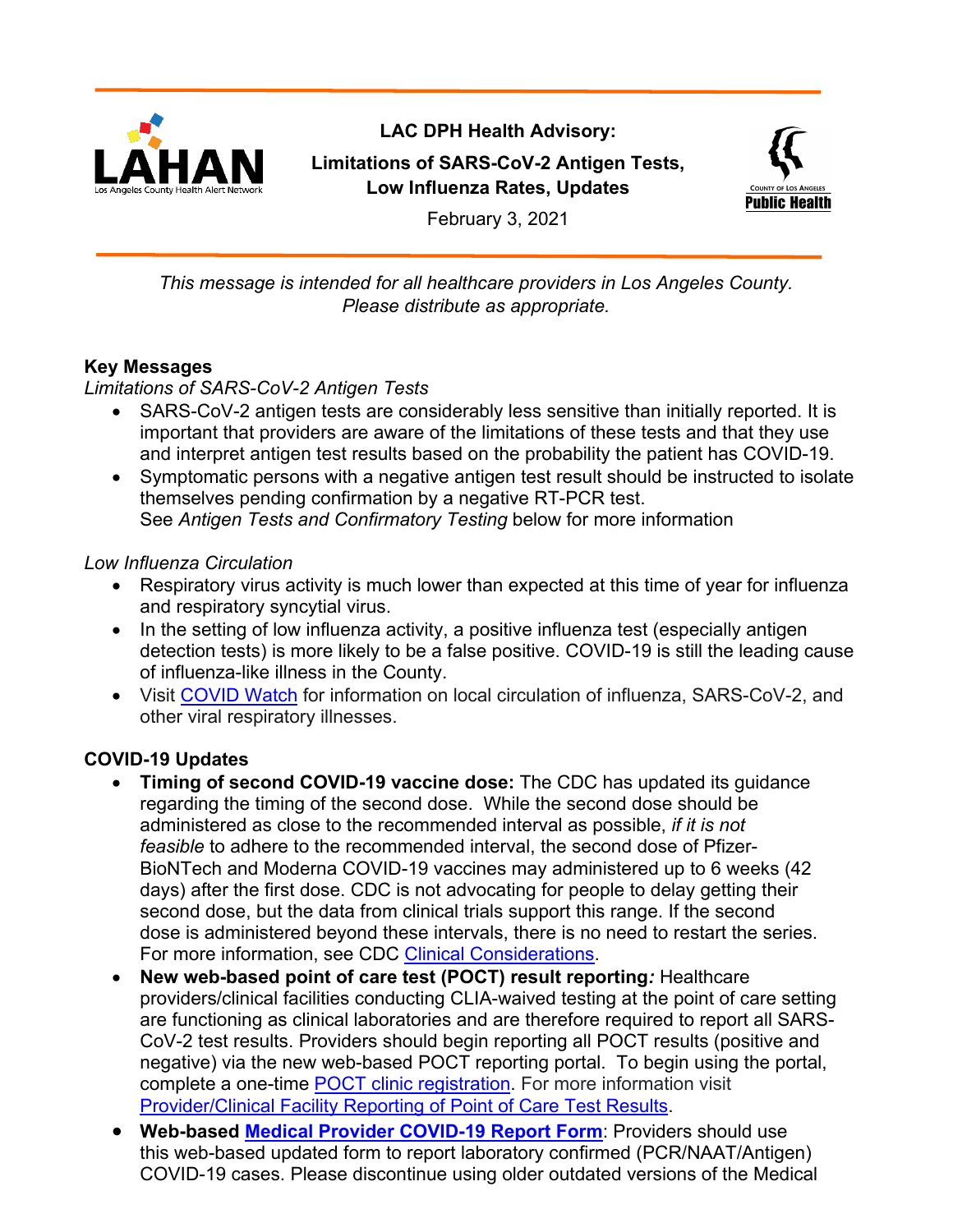Provider Report Form. For more information visit *Provider Reporting*[-Laboratory](http://publichealth.lacounty.gov/acd/ncorona2019/reporting.htm#confirmed)[confirmed COVID-19 cases.](http://publichealth.lacounty.gov/acd/ncorona2019/reporting.htm#confirmed)

• **Information for People with COVID-19**: New one-page handout available in 14 languages. Located in the PDF section of [Isolation Instructions.](http://publichealth.lacounty.gov/acd/ncorona2019/covidisolation/#pdfs)

### **Antigen Tests and Confirmatory Testing**

Currently available antigen tests have been authorized by the Food and Drug Administration (FDA) under an Emergency Use Authorization (EUA) for use in *symptomatic* individuals within 5-12 days of symptom onset (the number of days varies by manufacturer). In practice, antigen tests are being used more widely for diagnostic testing and for screening purposes outside their intended use. It is important that providers are aware of the limitations of these tests and that they use and interpret antigen test results based on the probability the patient has COVID-19 (pre-test probability). A summary of when confirmatory testing of antigen results is recommended is included below.

#### *Limitations of antigen tests*

False negative results are a limitation of these tests. Recently published reports as well as local experience has found that antigen tests in symptomatic persons are less sensitive than initially reported to the FDA. In addition, these tests have a much lower sensitivity whentesting asymptomatic persons.

False positives are another limitation of antigen tests. While the specificity of antigen tests is generally high, false positive antigen tests are known to occur when the manufacturer's instructions for use are not followed correctly or if there are inadequate quality assurance procedures. False positives are also more likely to occur when testing persons with a low pretest probability of infection (e.g., screening asymptomatic persons without risk factors in a lowprevalence setting). The FDA has [issued an alert](https://www.fda.gov/medical-devices/letters-health-care-providers/potential-false-positive-results-antigen-tests-rapid-detection-sars-cov-2-letter-clinical-laboratory) to healthcare providers regarding the potential for false-positive antigen results and steps to mitigate this risk.

#### *Considerations for use*

When used correctly, rapid antigen tests can help quickly identify patients early in the course of SARS-CoV-2 infection when viral load is highest and who pose the greatest risk of SARS-CoV-2 transmission to others. They perform best when there is a high pre-test probability of infection (e.g., symptoms consistent with COVID-19, recent exposure to a known case, and living/working in a setting where a high proportion of persons are infected).

#### *Diagnostic testing*

Antigen tests are useful as part of the evaluation of individuals with symptoms consistent with COVID-19 and/or those with a recent exposure to SARS-CoV-2. Positive antigen results are generally considered diagnostic of infection whereas negative results are presumptive.

Facilities using antigen tests for diagnostic testing should have the ability to collect same day specimens for confirmatory RT-PCR testing of negative antigen test results.

#### *Screening*

Antigen tests can have a role in screening when used to rapidly detect and monitor introduction of the virus into high risk congregate settings such as skilled nursing facilities. Timely results can help inform decisions about patient management and infection control.

Providers or facilities where screening has been implemented should refer to their setting-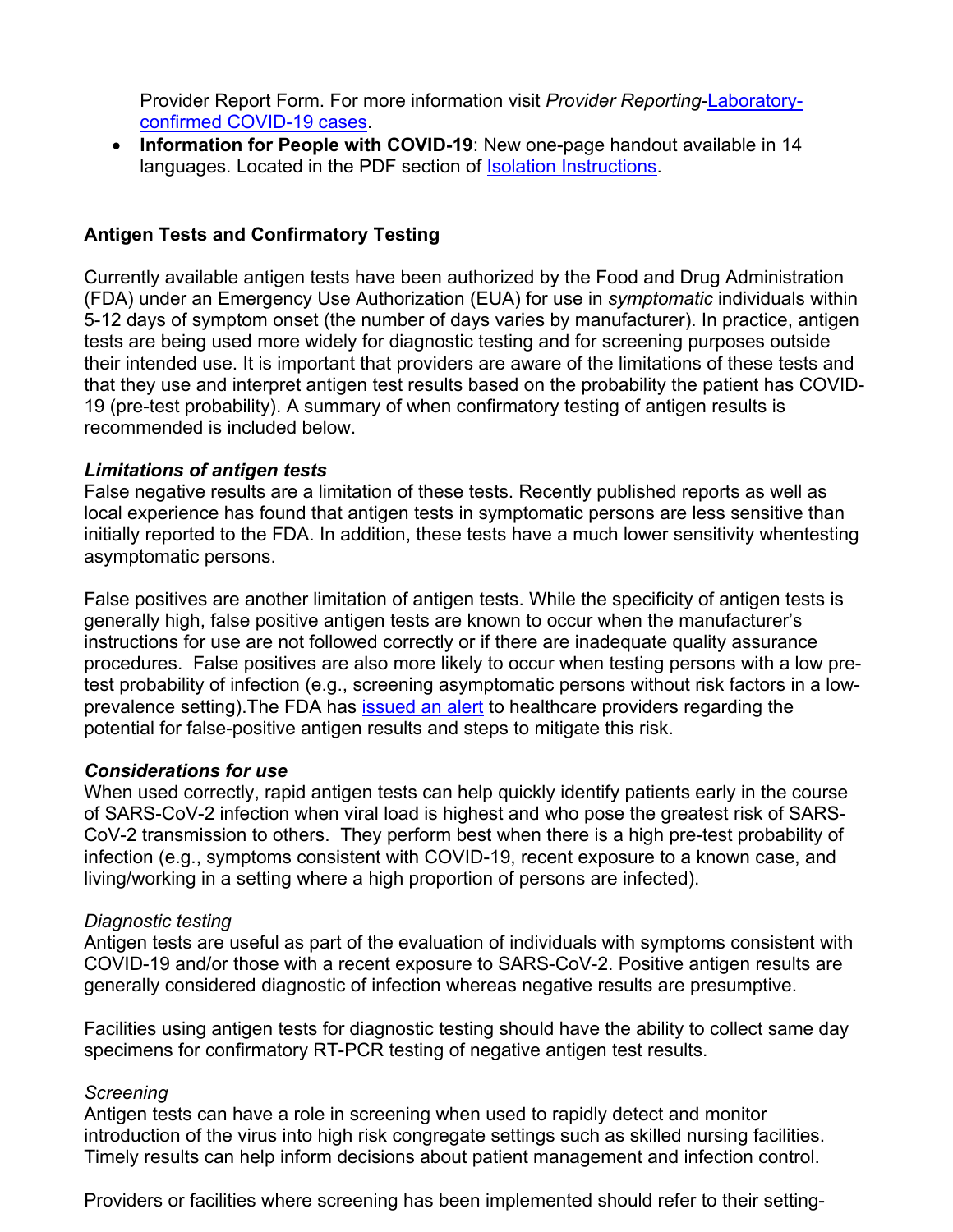specific protocols and remain aware of the performance characteristics of these tests. Results should be interpreted in the context of symptomatology, risk of exposure to SARS-CoV-2, and prevalence of COVID-19 in the setting.

Antigen tests are not recommended for screening in the general population in the absence of a recent known exposure.

### *Confirmatory testing*

Due to the possibility of both false-negative and false-positive antigen test results, general confirmatory testing recommendations are outlined below. Clinical judgement should be used when deciding whether confirmatory RT-PCR testing should be performed. See Provider [Testing FAQs;](http://publichealth.lacounty.gov/acd/ncorona2019/testing/#faq) *What if I am concerned about an antigen result being a false positive* and *What if I am concerned about a result being a false negative* for more detailed information.

Note: [Skilled nursing facilities](http://publichealth.lacounty.gov/acd/ncorona2019/healthfacilities/snf/antigen/) and other congregate settings using antigen tests should follow their setting specific guidelines.

If indicated, confirmatory testing should be done using RT-PCR on a specimen collected as soon as possible after the antigen test and not longer than 48 hours after the initial specimen collection. Tests performed >2 days apart should be considered separate results and discordant results may be due to changes in viral dynamics.

### **Person with symptoms [consistent with COVID-19](http://publichealth.lacounty.gov/acd/ncorona2019/clinicaldx/#presentation)**

- If Positive Confirmatory testing is not recommended. The patient must [isolate](http://publichealth.lacounty.gov/acd/ncorona2019/covidisolation/) and their close contacts must [quarantine.](http://publichealth.lacounty.gov/acd/ncorona2019/covidquarantine/)
- If Negative Presumptive negative, confirm with a RT-PCR. The patient should isolate while awaiting the RT-PCR test result. Provide patient with *Information for Patients with Symptoms Who Have a Negative Antigen Test* available in [English](http://publichealth.lacounty.gov/acd/docs/InformationForSymptomaticWithNegativeAntigenTest.pdf) and [Spanish.](http://publichealth.lacounty.gov/acd/docs/InformationForSymptomaticWithNegativeAntigenTestSpanish.pdf)

**Asymptomatic person with known exposure in the past 14 days** (e.g., a close contact to a known case or living/working in an outbreak setting)

- If Positive Confirmatory testing is generally not recommended\*. The patient must [isolate](http://publichealth.lacounty.gov/acd/ncorona2019/covidisolation/) and their close contacts must [quarantine.](http://publichealth.lacounty.gov/acd/ncorona2019/covidquarantine/) \*Consider confirmatory testing if there is lower pre-test probability of infection (e.g., non-household exposure) and/or to minimize unnecessary quarantine of their close contacts.
- If Negative Presumptive negative. Confirmatory testing may be needed if clinical judgement deems it important for patient management or infection control. The patient should continue to quarantine as [instructed.](http://publichealth.lacounty.gov/acd/ncorona2019/covidquarantine/) If confirmatory testing is performed, a negative RT-PCR test does not release them from the required quarantine.

### **Asymptomatic person with no recent known exposure** (e.g. screening)

Antigen tests perform poorly in asymptomatic persons with low risk of infection and are not recommended for screening the general population. If antigen tests were used for screening:

• If Positive – Confirmatory testing is recommended. The patient must be treated as a case and instructed to *isolate* while awaiting the RT-PCR test result. Note: if confirmatory testing is not performed, then the result is considered diagnostic and the patient must [complete](http://publichealth.lacounty.gov/acd/ncorona2019/covidisolation/#IsolationDuration) their isolation and their close contacts must [quarantine.](http://publichealth.lacounty.gov/acd/ncorona2019/covidquarantine/)